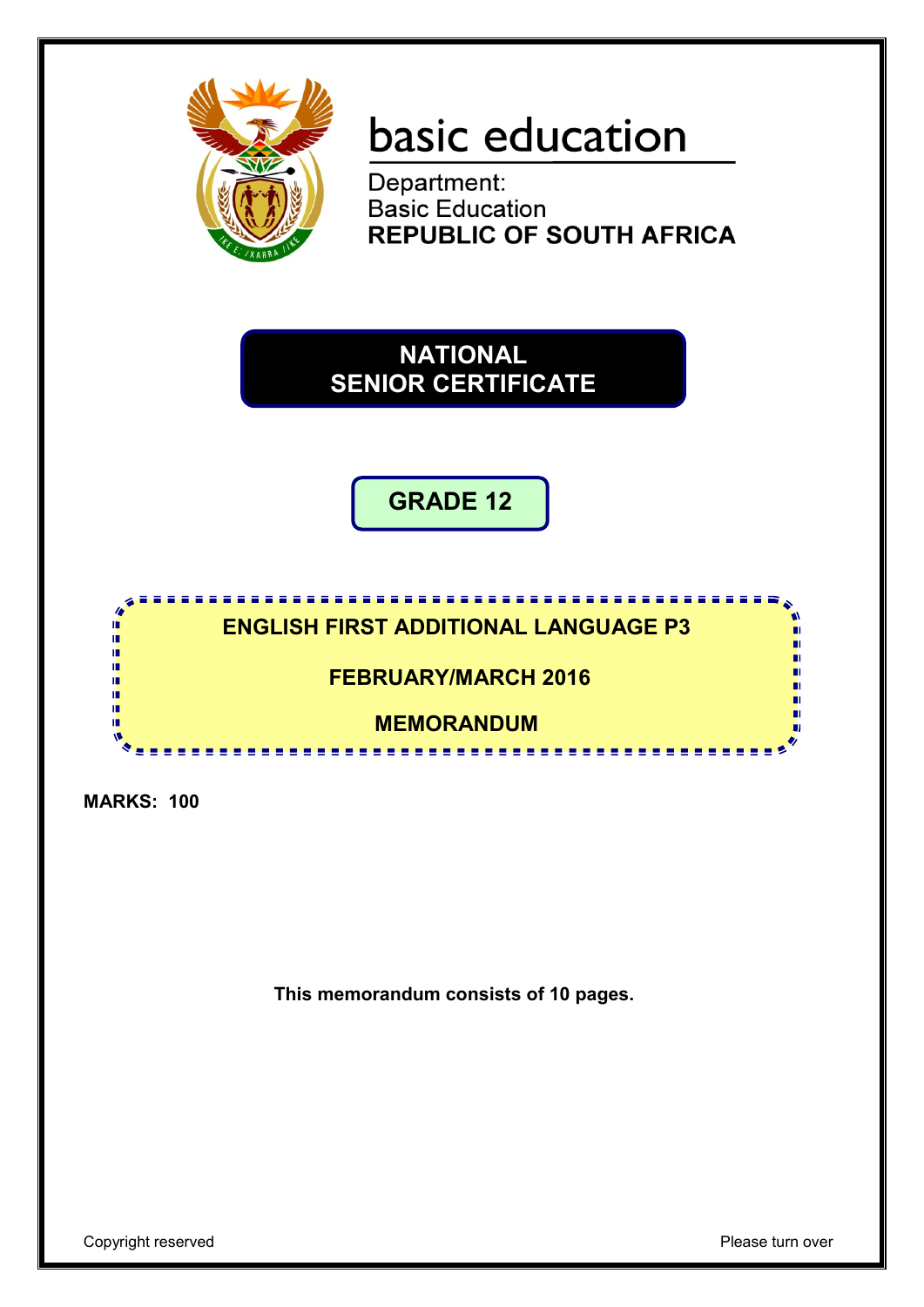#### **INSTRUCTIONS AND INFORMATION**

This memorandum must be used together with the attached English FAL assessment rubrics for SECTIONS A, B and C.

#### **SECTION A: ESSAY**

#### **QUESTION 1**

#### *Instructions to Markers:*

- Candidates are required to write on ONE topic only.
- The ideas listed below the topics are only **some ways** in which the topics could be interpreted.
- Full credit must be given for the candidate's own interpretation.
- Marking must be objective. Give credit for relevant ideas.
- Use the 50-mark assessment rubric to mark the essays. The texts produced by candidates must be assessed according to the following criteria as set out in the assessment rubric:
	- $\circ$  Content and planning (30 marks)<br> $\circ$  Language, style and editing (15 m
	- $\circ$  Language, style and editing (15 marks)<br>  $\circ$  Structure (5 marks)
	- Structure (5 marks)

**NOTE:** No additional penalties may be imposed as the rubric itself imposes penalties.

- 1.1 On the other side of the door ...
	- Narrative/Descriptive/Reflective essay
	- The following must be considered:
		- o If narrative, a strong story line must be evident. There must be a logical sequence of tense.
		- o If descriptive, there must be a vivid description of an experience/ incident.
		- o If reflective, there must be a personal account of thought processes and feelings/emotions about what happened on the other side of the door.
		- o A candidate may write an essay which contains elements of more than one type of essay.
	- **NOTE:** The words given in the topic MUST be included somewhere in the essay. **[50]**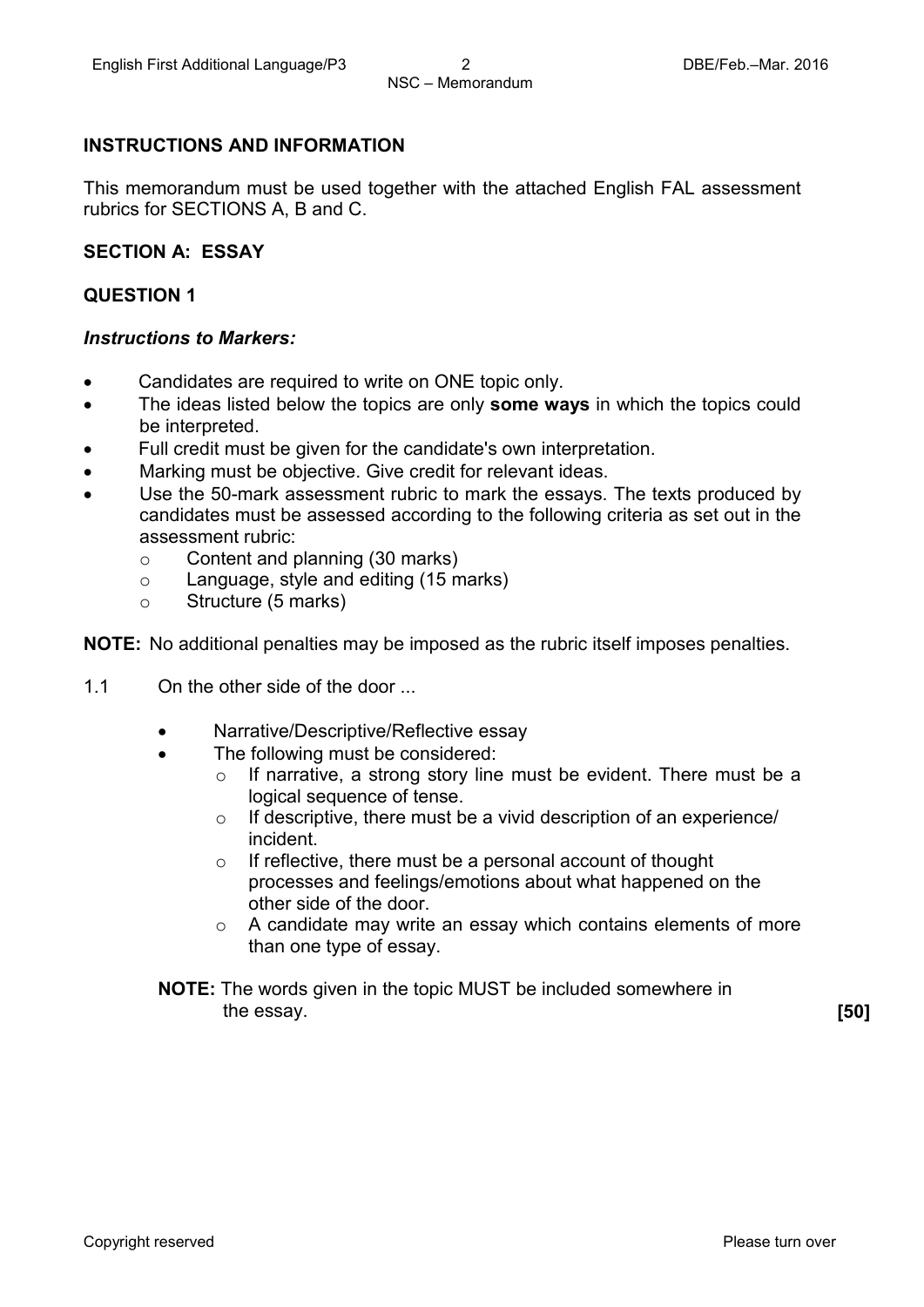- 1.2 The sound of nature
	- Descriptive/Narrative//Reflective essay
	- The following must be considered:
		- $\circ$  If descriptive, there must be a vivid description of an experience/ incident.
		- o If narrative, a strong story line must be evident in which a series of events leads to an outcome. There must be a logical sequence of tense.
		- o If reflective, there must be a personal account of thought processes and feelings/emotions.
		- o A candidate may write an essay which contains elements of more than one type of essay. **[50]**

- 1.3 My culture has shaped me.
	- Reflective/Descriptive /Narrative essay
		- The following must be considered:
			- o If reflective, there must be a personal account of thought processes and feelings/emotions surrounding the impact of culture on the candidate.
			- $\circ$  If descriptive, there must be a vivid description of how culture has influenced the candidate.
			- o If narrative, a strong story line must be evident. There must be a logical sequence of tense.
			- o A candidate may write an essay which contains elements of more than one type of essay. **[50]**
- 1.4 Rights and responsibilities cannot be separated. Discuss this statement.
	- Discursive/Reflective/Narrative essay
	- The following must be considered:
		- $\circ$  If discursive, the essay must offer a balanced view of both sides of the argument. Opposing views must be presented **impartially**.
		- o If reflective, there must be a personal account of thought processes and feelings/emotions surrounding the candidate's views and experiences.
		- $\circ$  If narrative, a strong story line illustrating the statement must be evident. There must be a logical sequence of tense. **[50]**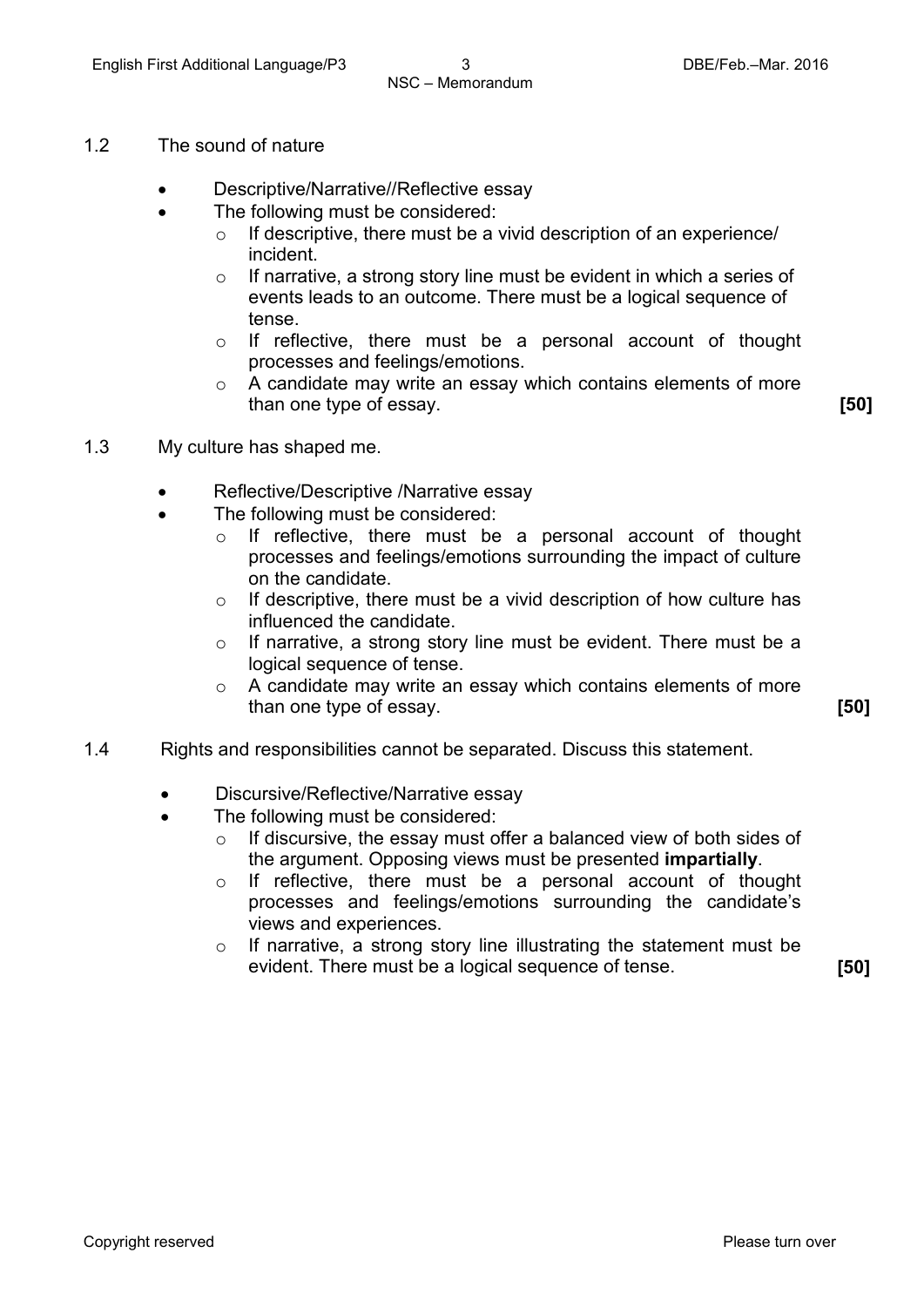- 1.5 Do not think of today's failures but of the successes that may come tomorrow.
	- Discursive/Reflective/Narrative essay
	- The following must be considered:
		- $\circ$  If discursive, the essay must offer a balanced view of both sides of the argument. Opposing views must be presented **impartially**.
		- o If reflective, there must be a personal account of thought processes and feelings/emotions surrounding the candidate's views and experiences.
		- o If narrative, a strong story line illustrating the statement must be evident. There must be a logical sequence of tense. **[50]**
- 1.6 Parents and teachers are the voices of experience. Children should, therefore, live by their rules. Do you agree?
	- Argumentative essay
	- The following must be considered:
		- o The essay must offer **one distinct opinion**; therefore the essay must be either FOR **OR** AGAINST the topic given.
		- $\circ$  There should be a clear defence/motivation/argument for the position taken. **[50]**
- 1.7 Interpretation of pictures
	- Candidates may interpret the pictures in any way.
	- The interpretation should be linked to the pictures.
	- Candidates must give the essay a suitable title.
	- Candidates may write in any appropriate tense.
	- The following ideas, (**among others**) may be explored in response to the pictures:
	- 1.7.1 o Literal interpretation: e.g. reference to money, saving money, etc.
		- o Abstract interpretation: e.g. economy, wealth, money is not needed to lead a fruitful life, vices associated with money, etc. **[50]**
	- 1.7.2 o Literal interpretation: e.g. babies crawling, the beauty of babies, teenage pregnancy, etc.
		- o Abstract interpretation: e.g. social grant, the future generation, innocence, future leaders, etc. **[50]**
			- **TOTAL SECTION A: 50**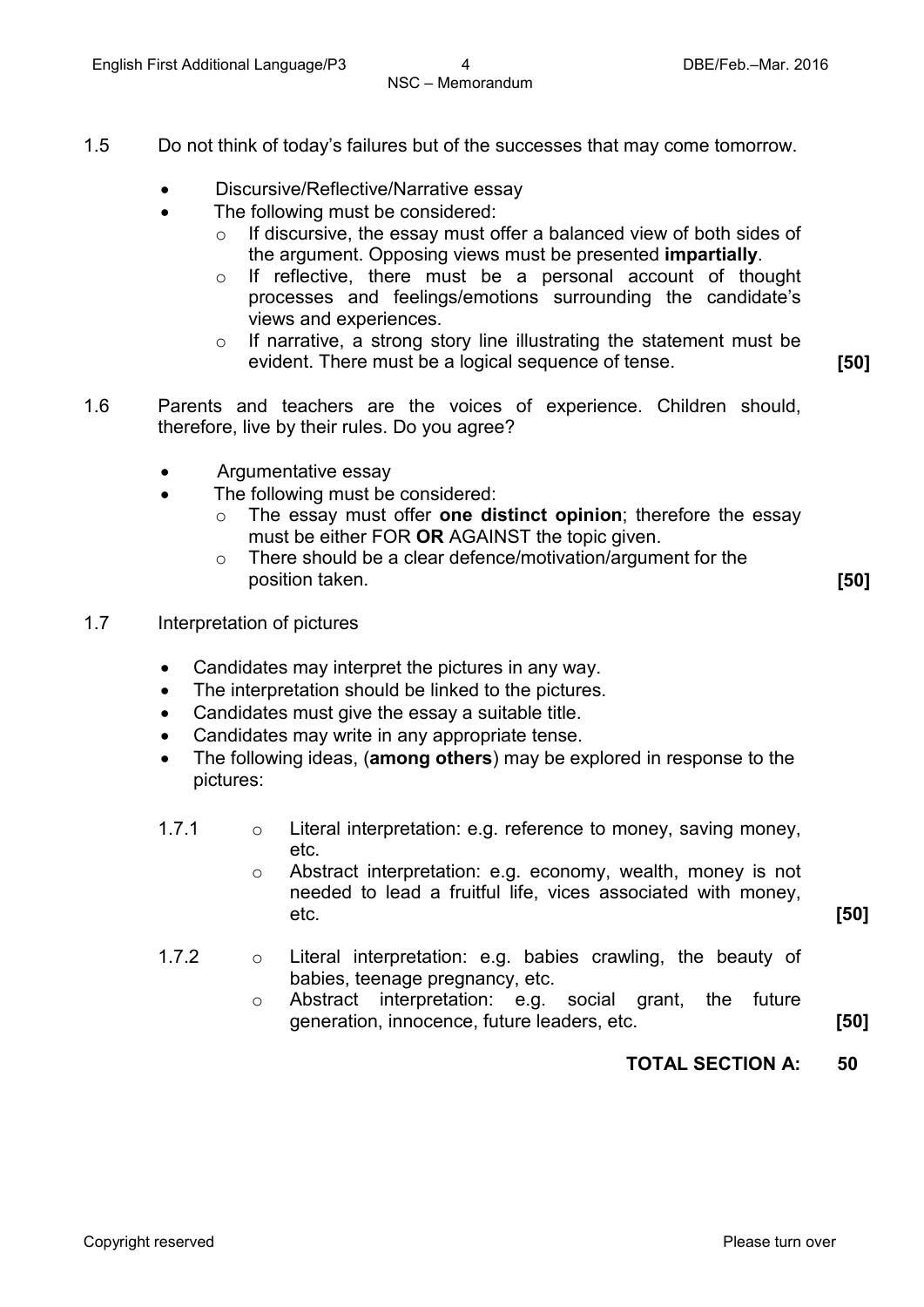#### **SECTION B: LONGER TRANSACTIONAL TEXT**

#### **QUESTION 2**

#### *Instructions to Markers:*

- Candidates are required to answer ONE question.
- Marking must be objective. Give credit for relevant ideas.
- Use the 30-mark assessment rubric to mark the responses in this section. The texts produced by candidates must be assessed according to the following criteria as set out in the assessment rubric:
	- $\circ$  Content, planning and format (18 marks)<br> $\circ$  Language, style and editing (12 marks)
	- Language, style and editing (12 marks)

**NOTE:** No additional penalties may be imposed as the rubric itself imposes penalties.

#### 2.1 **FORMAL LETTER**

- The letter should be addressed to the mayor.
- The tone and register of the letter must be formal.
- The following aspects of format must be included:
	- o Writer's address
	- o Date
	- o Recipient's address
	- o Greeting/Salutation
	- o Heading/Subject line
	- o Suitable ending
	- o Closing, signature, name of sender
- The following information must be included in the letter, **among others**:
	- o Purpose for writing
	- o Candidate's views **[30]**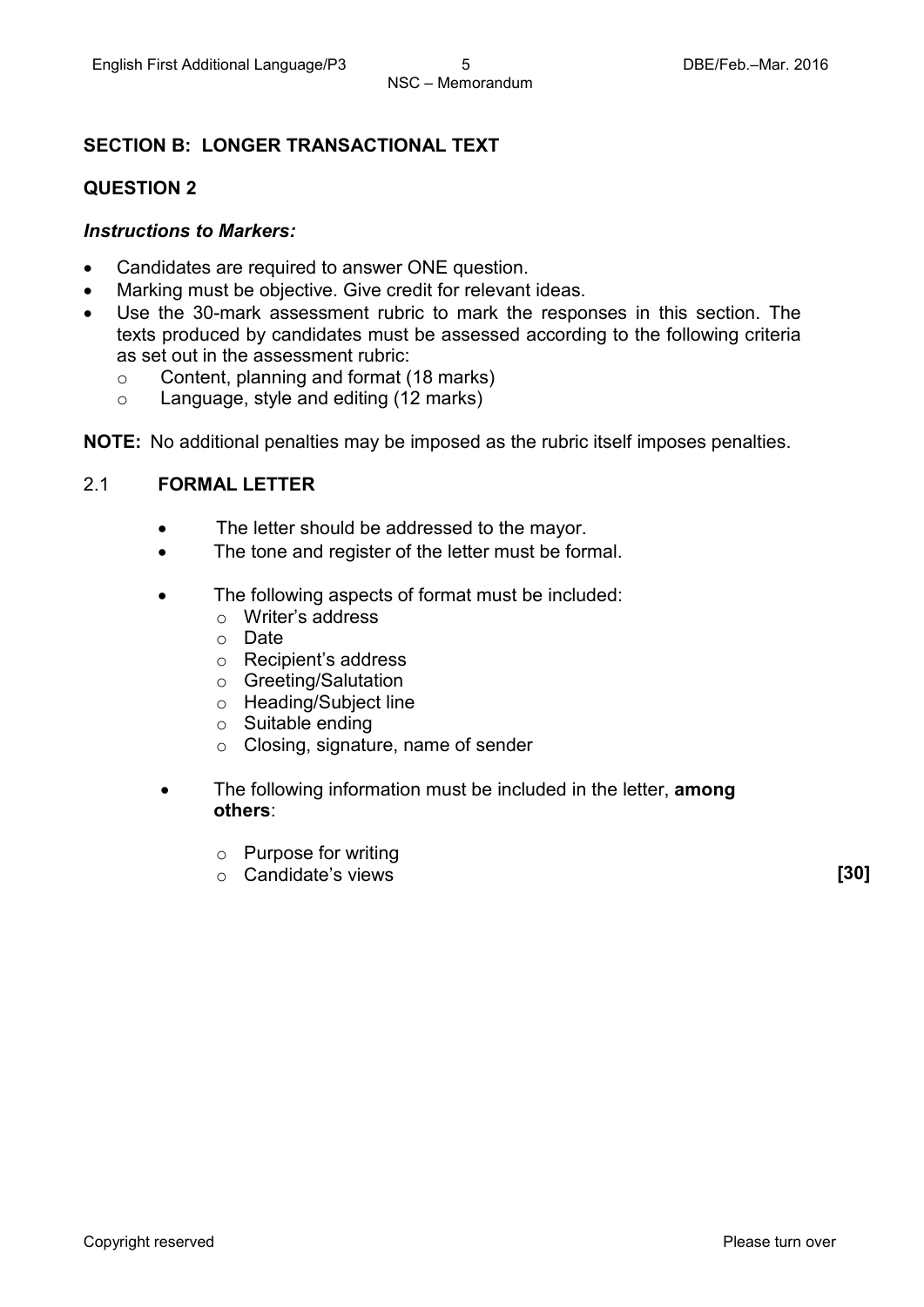#### 2.2 **OBITUARY**

- The tone must be formal.
- The following aspects of format should be included:
	- $\circ$  Full name of the deceased  $\circ$  Date of death
	- $\circ$  Date of death  $\circ$  Date of birth.
	- Date of birth.
- The following information may also be included:
	- o Birthplace
	- o Where the person was living at the time of death
	- o Key survivors (spouse, children) and their names
	- o Date and time of funeral
	- o Biographical information.
- A tribute must be paid to the deceased. **[30]**

#### 2.3 **MAGAZINE ARTICLE**

- The article must have a heading.
- The content must be about addiction to social networks.
- The dangers of social networking must be emphasised in this article.
- The language may be formal/ informal.
- The style should be personal, speaking directly to the reader.
- The article should stimulate interest and keep the reader absorbed. **[30]**

#### 2.4 **INFORMAL SPEECH**

- The speech must be in paragraph form.
- The tone of the speech must be informal.
- The language and register must be appropriate to the audience (the family members and friends).
- The audience should be addressed appropriately.
- Consider the following:
	- o The content of the speech should be relevant to the topic (welcoming a brother/sister back home and congratulating him/her on completing his/her studies).
	- o A logical and an appropriate closure to the speech must be evident.
	- o Different approaches to the presentation of the speech should be accepted. **[30]**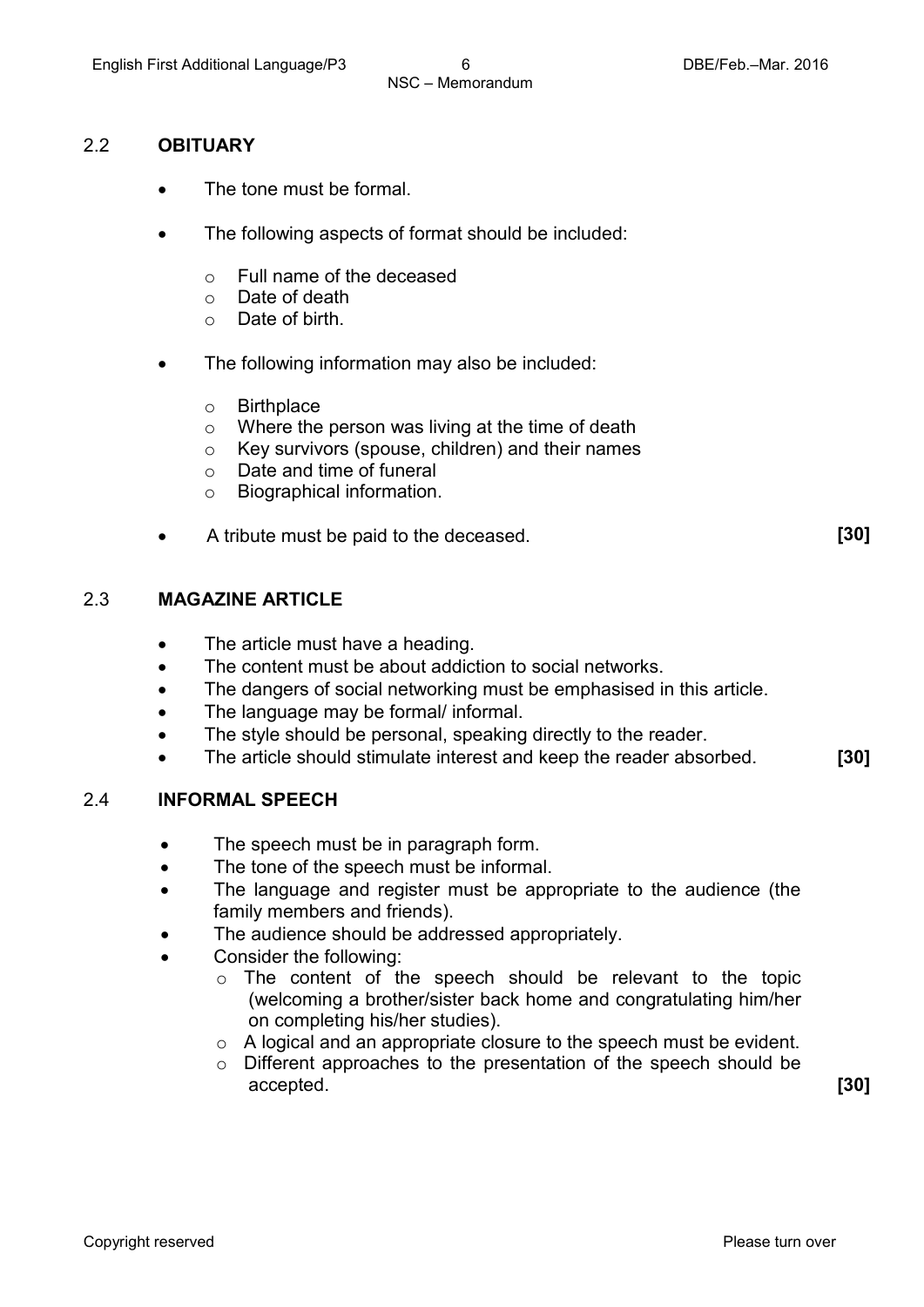#### **SECTION C: SHORTER TRANSACTIONAL TEXT**

#### **QUESTION 3**

#### *Instructions to Markers:*

- Candidates are required to answer ONE question.
- Marking must be objective. Give credit for relevant ideas.
- Use the 20-mark assessment rubric to mark the responses in this section. The texts produced by candidates must be assessed according to the following criteria as set out in the assessment rubric:
	- $\circ$  Content, planning and format (12 marks)<br> $\circ$  Language, style and editing (8 marks)
	- Language, style and editing (8 marks)
- **NOTE:** No additional penalties may be imposed as the rubric itself imposes penalties.

#### 3.1 **POSTER**

- The poster must include details about the book club.
- Sufficient details must be given to attract members of the community.
- Catchy words and phrases must be credited.
- No marks are awarded for illustrations. **[20]**

#### 3.2 **DIARY ENTRIES**

- There must be TWO entries.
- Each entry must bear a date.
- The tone must be personal. **[20]**

#### 3.3 **INSTRUCTIONS**

- The goal must be specified, e.g. How to prepare and present a speech.
- The instructions may be in point or paragraph form.
- The instructions must be given in sequence.
- The instructions must be clear. **[20]**

#### **TOTAL SECTION C: GRAND TOTAL: 20 100**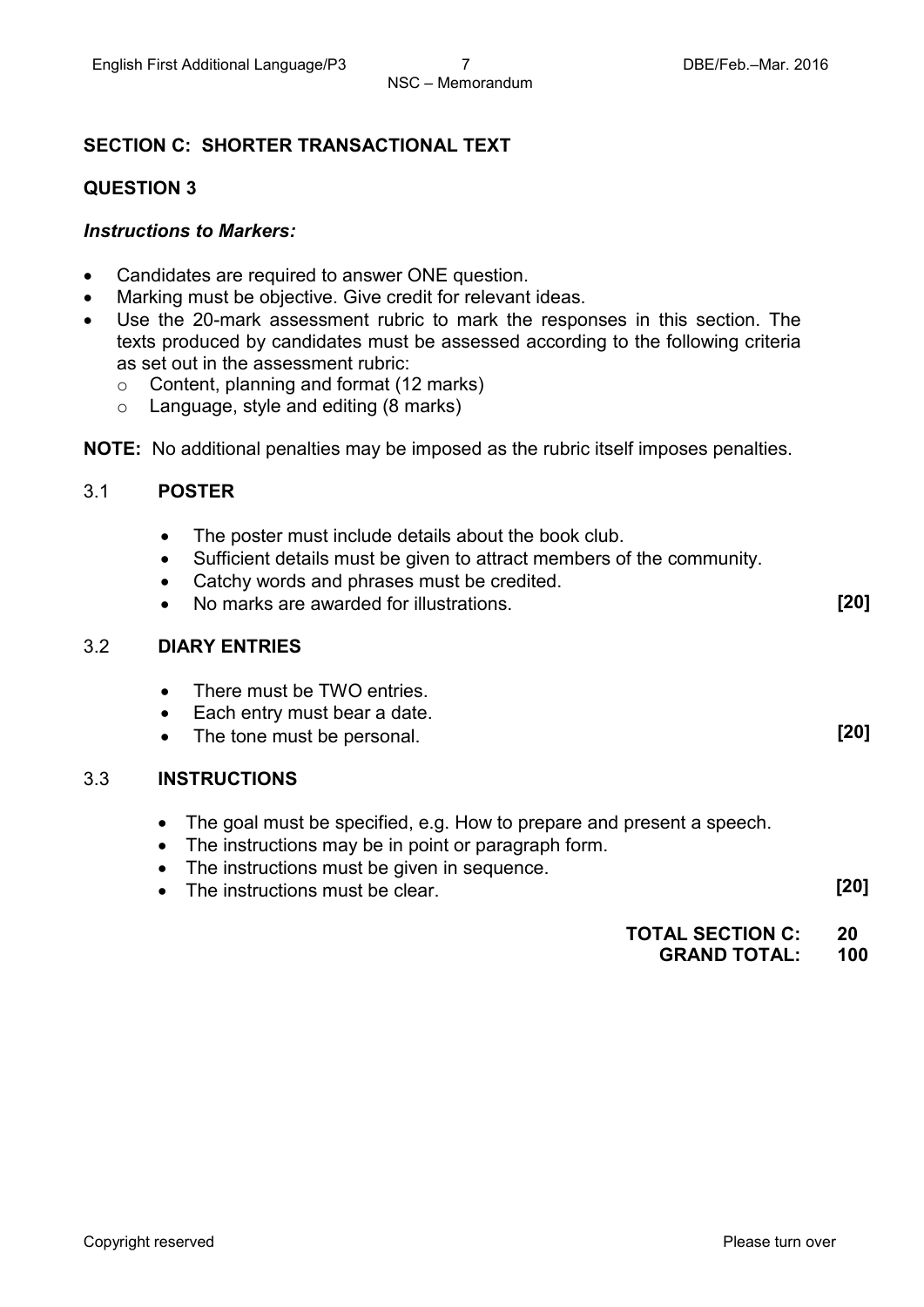NSC – Memorandum

## **ASSESSMENT RUBRIC FOR ESSAY – FIRST ADDITIONAL LANGUAGE [50 MARKS]**

| Criteria                                                                                                                                                                             |                    | <b>Exceptional</b>                                                                                                                                                                                                                                                                      | <b>Skilful</b>                                                                                                                                                                                                                                       | Moderate                                                                                                                                                                                                                | Elementary                                                                                                                                                                                        | Inadequate                                                                                                                                                                                                  |
|--------------------------------------------------------------------------------------------------------------------------------------------------------------------------------------|--------------------|-----------------------------------------------------------------------------------------------------------------------------------------------------------------------------------------------------------------------------------------------------------------------------------------|------------------------------------------------------------------------------------------------------------------------------------------------------------------------------------------------------------------------------------------------------|-------------------------------------------------------------------------------------------------------------------------------------------------------------------------------------------------------------------------|---------------------------------------------------------------------------------------------------------------------------------------------------------------------------------------------------|-------------------------------------------------------------------------------------------------------------------------------------------------------------------------------------------------------------|
| <b>CONTENT &amp;</b>                                                                                                                                                                 |                    | $28 - 30$                                                                                                                                                                                                                                                                               | $22 - 24$                                                                                                                                                                                                                                            | $16 - 18$                                                                                                                                                                                                               | $10 - 12$                                                                                                                                                                                         | $4 - 6$                                                                                                                                                                                                     |
| <b>PLANNING</b><br>(Response and ideas)<br>Organisation of ideas for<br>planning;<br>Awareness of purpose,<br>audience and context<br><b>30 MARKS</b>                                | <b>Upper level</b> | -Outstanding/Striking response<br>beyond normal expectations<br>-Intelligent, thought-provoking and<br>mature ideas<br>-Exceptionally well organised and<br>coherent (connected), including<br>introduction, body and<br>conclusion/ending                                              | -Very well-crafted response<br>-Fully relevant and interesting<br>ideas with evidence of<br>maturity<br>-Very well organised and<br>coherent (connected),<br>includina<br>introduction, body and<br>conclusion/ending                                | -Satisfactory response<br>-Ideas are reasonably coherent<br>and convincing<br>-Reasonably organised and<br>coherent, including introduction,<br>body and conclusion/ending                                              | -Inconsistently coherent<br>response<br>-Unclear ideas and unoriginal<br>-Little evidence of organisation<br>and coherence                                                                        | -Totally irrelevant response<br>-Confused and unfocused ideas<br>-Vague and repetitive<br>-Unorganised and incoherent                                                                                       |
|                                                                                                                                                                                      |                    | $25 - 27$                                                                                                                                                                                                                                                                               | $19 - 21$                                                                                                                                                                                                                                            | $13 - 15$                                                                                                                                                                                                               | $7 - 9$                                                                                                                                                                                           | $0 - 3$                                                                                                                                                                                                     |
|                                                                                                                                                                                      | Lower level        | -Excellent response but lacks the<br>exceptionally striking qualities of<br>the outstanding essay<br>-Mature and intelligent ideas<br>-Skilfully organised and coherent<br>(connected), including<br>introduction, body and<br>conclusion/ending                                        | -Well-crafted response<br>-Relevant and interesting<br>ideas<br>-Well organised and coherent<br>(connected), including<br>introduction, body and<br>conclusion                                                                                       | -Satisfactory response but some<br>lapses in clarity<br>-Ideas are fairly coherent and<br>convincing<br>-Some degree of organisation<br>and coherence, including<br>introduction, body and<br>conclusion                | -Largely irrelevant response<br>-Ideas tend to be<br>disconnected and confusing<br>-Hardly any evidence of<br>organisation and coherence                                                          | -No attempt to respond to the<br>topic<br>-Completely irrelevant and<br>inappropriate<br>-Unfocused and muddled                                                                                             |
| <b>LANGUAGE, STYLE &amp;</b>                                                                                                                                                         |                    | $14 - 15$                                                                                                                                                                                                                                                                               | $11 - 12$                                                                                                                                                                                                                                            | $8 - 9$                                                                                                                                                                                                                 | $5 - 6$                                                                                                                                                                                           | $0 - 3$                                                                                                                                                                                                     |
| <b>EDITING</b><br>Tone, register, style,<br>vocabulary appropriate<br>to purpose/effect and<br>context:<br>Word choice:<br>Language use and<br>conventions,<br>punctuation, grammar, | <b>Upper level</b> | -Tone, register, style and<br>vocabulary highly appropriate to<br>purpose, audience and context<br>-Language confident,<br>exceptionally impressive<br>-Compelling and rhetorically<br>effective in tone<br>-Virtually error-free in grammar<br>and spelling<br>-Very skilfully crafted | -Tone, register, style and<br>vocabulary very appropriate to<br>purpose, audience and<br>context<br>-Language is effective and a<br>consistently appropriate tone<br>is used<br>-Largely error-free in grammar<br>and spelling<br>-Very well crafted | -Tone, register, style and<br>vocabulary appropriate to<br>purpose, audience and context<br>-Appropriate use of language to<br>convey meaning<br>-Tone is appropriate<br>-Rhetorical devices used to<br>enhance content | -Tone, register, style and<br>vocabulary not appropriate to<br>purpose, audience and context<br>-Very basic use of language<br>-Tone and diction are<br>inappropriate<br>-Very limited vocabulary | -Language incomprehensible<br>-Tone, register, style and<br>vocabulary less appropriate to<br>purpose, audience and context<br>-Vocabulary limitations so<br>extreme as to make<br>comprehension impossible |
| spelling                                                                                                                                                                             |                    | 13                                                                                                                                                                                                                                                                                      | 10                                                                                                                                                                                                                                                   | $\overline{7}$                                                                                                                                                                                                          | 4                                                                                                                                                                                                 |                                                                                                                                                                                                             |
| <b>15 MARKS</b>                                                                                                                                                                      | Lower level        | -Language excellent and<br>rhetorically effective in tone<br>-Virtually error-free in grammar<br>and spelling<br>-Skilfully crafted                                                                                                                                                     | -Language engaging and<br>generally effective<br>-Appropriate and effective<br>tone<br>-Few errors in grammar and<br>spelling<br>-Well crafted                                                                                                       | -Adequate use of language with<br>some inconsistencies<br>-Tone generally appropriate and<br>limited use of rhetorical devices                                                                                          | -Inadequate use of language<br>-Little or no variety in sentence<br>-Exceptionally limited<br>vocabulary                                                                                          |                                                                                                                                                                                                             |
| <b>STRUCTURE</b>                                                                                                                                                                     |                    | $\overline{5}$                                                                                                                                                                                                                                                                          | 4                                                                                                                                                                                                                                                    | 3                                                                                                                                                                                                                       | $\overline{2}$                                                                                                                                                                                    | $0 - 1$                                                                                                                                                                                                     |
| Features of text:<br>Paragraph development<br>and sentence<br>construction<br><b>5 MARKS</b>                                                                                         |                    | -Excellent development of topic<br>-Exceptional detail<br>-Sentences, paragraphs<br>exceptionally well constructed                                                                                                                                                                      | -Logical development of<br>details<br>-Coherent<br>-Sentences, paragraphs<br>logical, varied                                                                                                                                                         | -Relevant details developed<br>-Sentences, paragraphs well<br>constructed<br>- Essay still makes sense                                                                                                                  | -Some valid points<br>-Sentences and paragraphs<br>faulty<br>- Essay still makes some<br>sense                                                                                                    | -Necessary points lacking<br>-Sentences and paragraphs<br>faulty<br>-Essay lacks sense                                                                                                                      |
| <b>MARK RANGE</b>                                                                                                                                                                    |                    | 43-50                                                                                                                                                                                                                                                                                   | $33 - 40$                                                                                                                                                                                                                                            | 23-30                                                                                                                                                                                                                   | 13-20                                                                                                                                                                                             | $0 - 10$                                                                                                                                                                                                    |
| Copyright reserved<br>Please turn over                                                                                                                                               |                    |                                                                                                                                                                                                                                                                                         |                                                                                                                                                                                                                                                      |                                                                                                                                                                                                                         |                                                                                                                                                                                                   |                                                                                                                                                                                                             |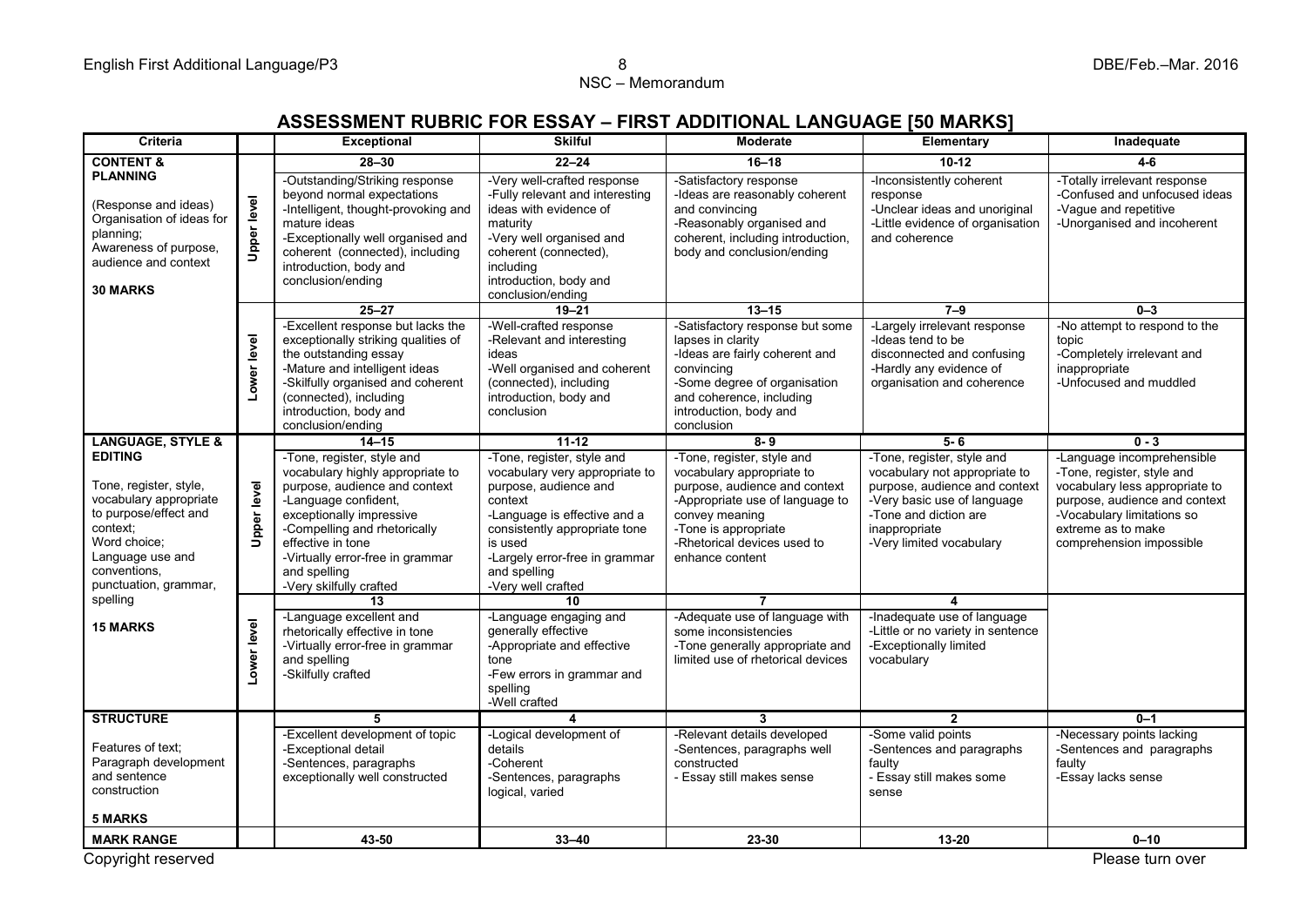## **ASSESSMENT RUBRIC FOR LONGER TRANSACTIONAL TEXT – FIRST ADDITIONAL LANGUAGE [30 MARKS]**

| <b>Criteria</b>              | <b>Exceptional</b>         | <b>Skilful</b>           | <b>Moderate</b>         | Elementary               | Inadequate               |
|------------------------------|----------------------------|--------------------------|-------------------------|--------------------------|--------------------------|
| <b>CONTENT, PLANNING</b>     | $15 - 18$                  | $11 - 14$                | $8 - 10$                | $5 - 7$                  | $0 - 4$                  |
| & FORMAT                     | -Outstanding response      | -Very good response      | -Adequate response      | -Basic response          | -Response reveals no     |
|                              | beyond normal              | demonstrating good       | demonstrating           | demonstrating some       | knowledge of features    |
| Response and ideas;          | expectations               | knowledge of features    | knowledge of features   | knowledge of features    | of the type of text      |
| Organisation of ideas        | -Intelligent and mature    | of the type of text      | of the type of text     | of the type of text      | -Meaning obscure with    |
| for planning;                | ideas                      | -Maintains focus - no    | -Not completely focused | -Some focus but writing  | major digressions        |
| Purpose, audience,           | -Extensive knowledge       | digressions              | - some digressions      | digresses                | -Not coherent in content |
| features/conventions         | of features of the type of | -Coherent in content     | -Reasonably coherent    | -Not always coherent in  | and ideas                |
| and context                  | text                       | and ideas, very well     | in content and ideas    | content and ideas        | -Very few details        |
|                              | -Writing maintains focus   | elaborated and details   | -Some details support   | -Few details support the | support the topic        |
| <b>18 MARKS</b>              | -Coherence in content      | support topic            | the topic               | topic                    | -Necessary rules of      |
|                              | and ideas                  | -Appropriate format with | -Generally appropriate  | -Necessary rules of      | format not applied       |
|                              | -Highly elaborated and     | minor inaccuracies       | format but with some    | format vaguely applied   |                          |
|                              | all details support the    |                          | inaccuracies            | -Some critical           |                          |
|                              | topic                      |                          |                         | oversights               |                          |
|                              | -Appropriate and           |                          |                         |                          |                          |
|                              | accurate format            |                          |                         |                          |                          |
| <b>LANGUAGE, STYLE &amp;</b> | $10 - 12$                  | $8 - 9$                  | $6 - 7$                 | $4 - 5$                  | $0 - 3$                  |
| <b>EDITING</b>               | -Tone, register, style     | -Tone, register, style   | -Tone, register, style  | -Tone, register, style   | -Tone, register, style   |
|                              | and vocabulary highly      | and vocabulary very      | and vocabulary          | and vocabulary less      | and vocabulary do not    |
| Tone, register, style,       | appropriate to purpose,    | appropriate to purpose,  | appropriate to purpose, | appropriate to purpose,  | correspond to purpose,   |
| purpose/effect,              | audience and context       | audience and context     | audience and context    | audience and context     | audience and context     |
| audience and context;        | -Grammatically             | -Generally               | -Some grammatical       | -Inaccurate grammar      | -Error-ridden and        |
| Language use and             | accurate and well          | grammatically accurate   | errors                  | with numerous errors     | confused                 |
| conventions;                 | constructed                | and well constructed     | -Adequate vocabulary    | -Limited vocabulary      | -Vocabulary not suitable |
| Word choice;                 | -Virtually error-free      | -Very good vocabulary    | -Errors do not impede   | -Meaning obscured        | for purpose              |
| Punctuation and              |                            | -Mostly free of errors   | meaning                 |                          | -Meaning seriously       |
| spelling                     |                            |                          |                         |                          | impaired                 |
|                              |                            |                          |                         |                          |                          |
| <b>12 MARKS</b>              |                            |                          |                         |                          |                          |
| <b>MARK RANGE</b>            | $25 - 30$                  | $19 - 23$                | $14 - 17$               | $9 - 12$                 | $0 - 7$                  |